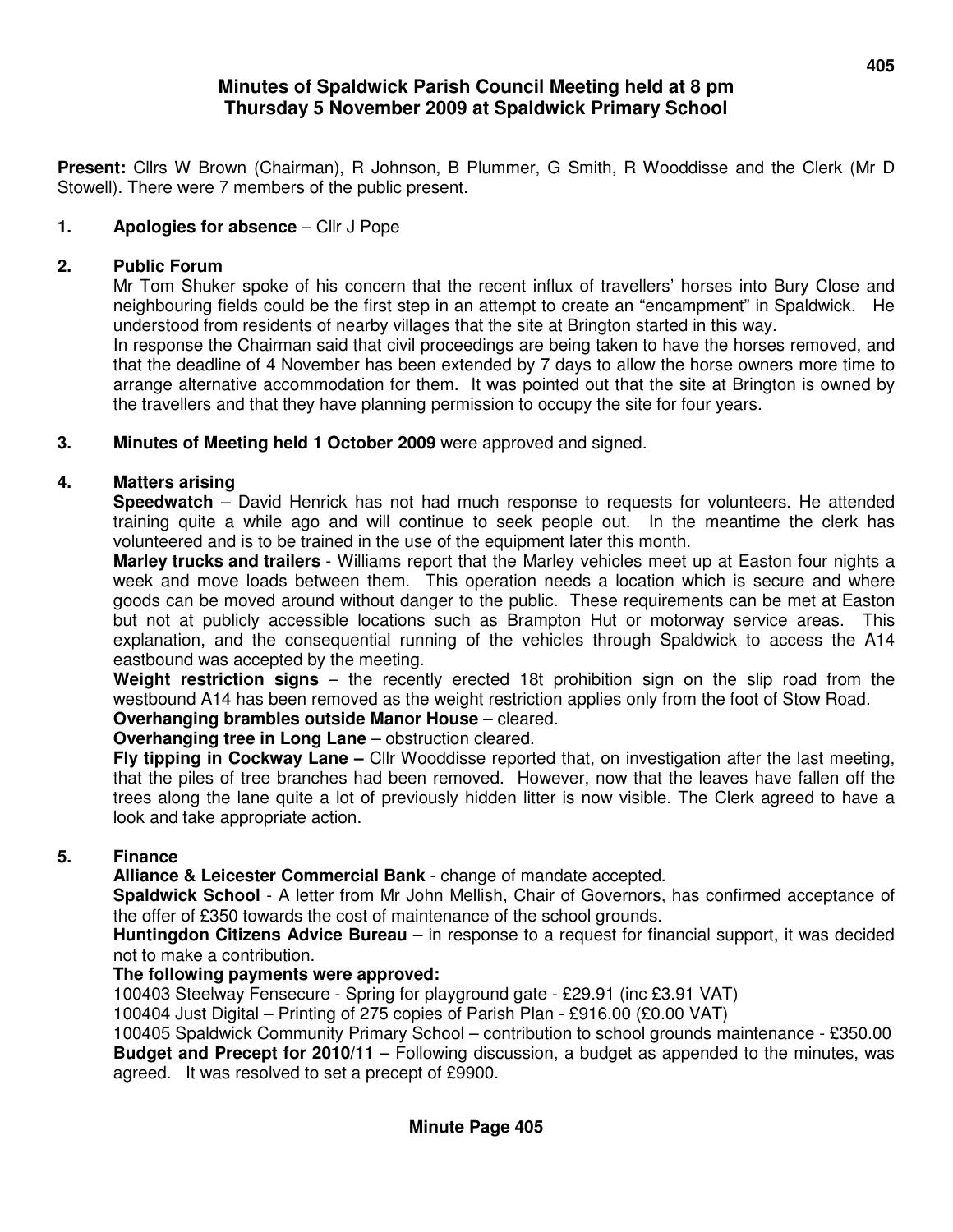## **6. Parish Plan**

The Clerk handed out copies of two memos received late last night from Tom and Hilary Shuker "on behalf of the Parish Plan Steering Group" headed Playing Field (School) and Spaldwick Village Hall Charitable Trust. They were then tabled for discussion.

# **Playing Field (School)**

The main question raised in this memo was who owns the land commonly referred to as the school playing field. In response, the clerk handed out copies of a report he had prepared earlier in the day, which confirmed that this land was given to the County Council by the then owner (Melville Homes Limited) in an agreement made on  $3^{rd}$  December 1998 under S.106 of the Town and Country Planning Act 1990, for educational use and for community purposes including small scale commercial activities connected with the running of Spaldwick County Primary School and the County Council's function as education authority.

In answer to a further question, the clerk stated that the agreement between the school governors and the Parish Council for joint use of the school playing field is contained in the minutes of a Parish Council meeting held on 18 November 1997, an extract of which follows: "In order to obtain the necessary security of pupils and staff, and a satisfactory standard of maintenance for school use, he (David Baker, Chairman of Governors) is of the opinion that ownership and control of the area within the school grounds should be with the school / LEA. The governors recognise the need for a playing field in the village and would therefore encourage use of the school playing field for organised activities by young people and adults outside school hours, but feel there is no need for any legal agreement to be entered into with the Parish Council in this respect. Following discussion, it was resolved to accept…….Mr Baker's proposals for control and joint use of the school playing field."

## **Spaldwick Village Hall Charitable Trust**

This memo draws attention to the management committee not having held an AGM for some time, which is not in compliance with its constitution, and that a public meeting is being called to determine how the trust should move forward, establish the current trustees' interest and whether they should stand down and new trustees be elected at the meeting. It said that when the "Spaldwick Action Plan & Parish Survey report 2009" is distributed to all households, it is intended that it should be accompanied by a supporting letter that will include notification of the meeting.

In response, Cllr Plummer accepted the criticism. He said that he proposed to arrange to hold an Extra-ordinary General Meeting of the Village Hall Trust on  $2^{nd}$  December as the school hall is known to be available on that date. The agenda will include an update on where we are now and the election of a new management committee. In addition to the notification being sent out with the Parish Plan, formal notices will be issued at least 14 days prior to the meeting. Council supported this course of action.

There was a small interruption during this discussion, after which several members of the public left the meeting.

## **Action Plan**

Cllr Plummer reported that as the Parish Plan is now printed and ready for distribution, the Steering Group has virtually reached the end of its mandate.

The Action Plan, which was circulated to members prior to the meeting, now needs to be adopted by the Parish Council so that it can be presented by ACRE to the other stakeholders who will be involved in its implementation. Following discussion, during which members expressed satisfaction at its contents, it was **resolved** that the Action Plan be adopted.

Groups of volunteers are being formed to focus on particular areas of concern, initially these being youth facilities, speeding through the village and the Village Hall.. There will also need to be a coordinating committee with representatives from the groups and reporting to the Parish Council.

**7. Bus Shelter** – Cllr Smith reported that he and Cllr Leach had been to look at the possible sites in Royston Avenue. Cllr Leach had taken photographs of the proposed site which would be brought to the next meeting.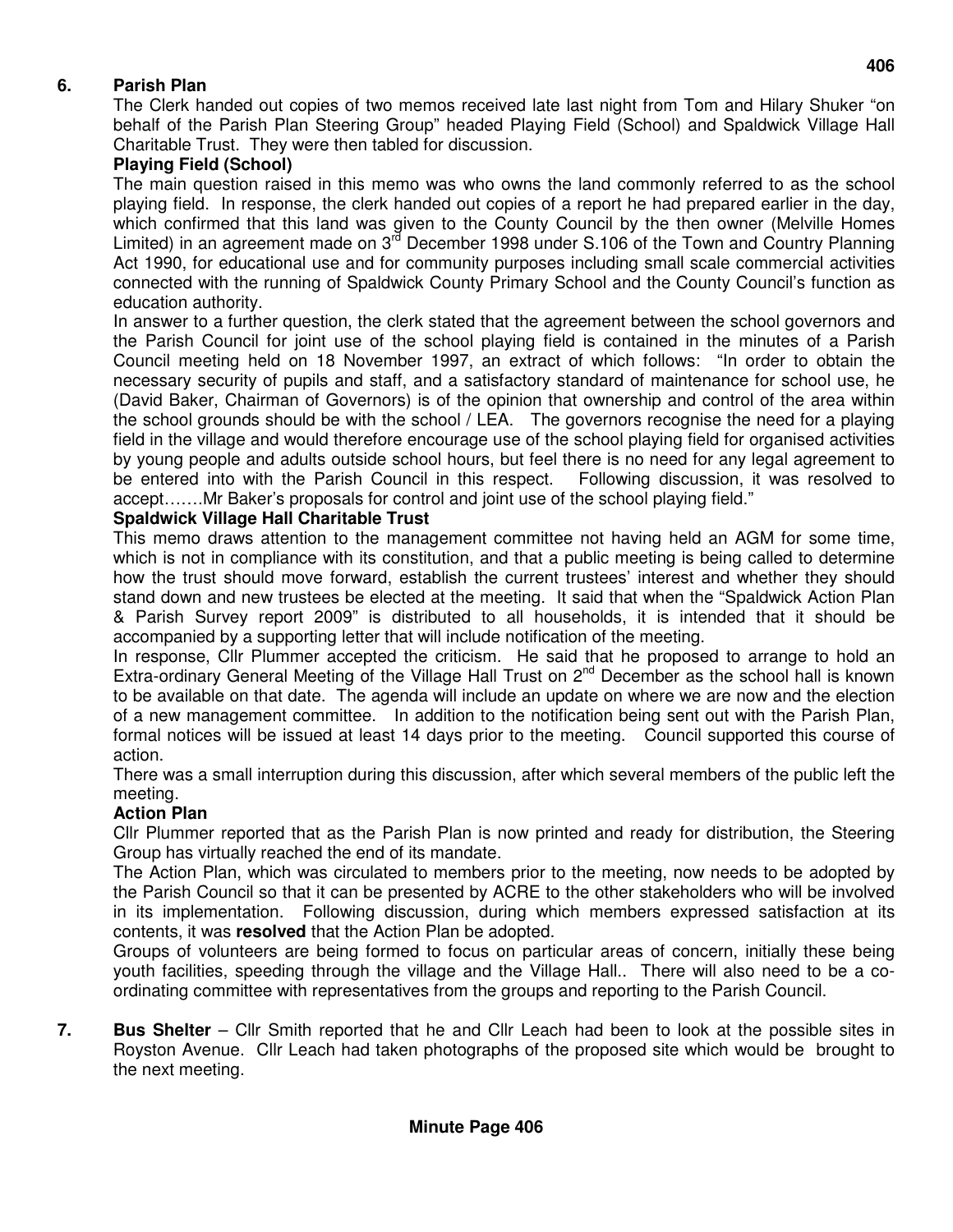## **8. Equipment formerly installed at the Old Village Hall Children's Play Area**

The Chairman reported that he and Cllr Johnson had examined the equipment. Following discussion of their recommendations it was agreed that: (1) the seat should be kept for future use; (2) the swings (block of 2 and block of 3) should be offered for sale in the Spaldwick News to private buyers at their risk; and that a report should be obtained from Wicksteed as to the suitability of the Climbing Frame & Slide for re-installation, with an estimate of the costs involved.

# **9. Maintenance of Assets**

**Village Sign –** Cllr Johnson reported that Trevor Cooper will look at refurbishing it in the spring It was agreed that the Parish Council would pay the cost of materials.

**War Memorial renovation** – A quotation has been received from Ivan Quinton to clean the memorial, cut the lettering as necessary and re-black the lettering at £1800 + VAT. This price is based on recutting the majority of the letters. Should this not be the case after cleaning, the cost will be reduced. N.B. The first quote from P Hibble for re-blacking the lettering was £900 + VAT. Rattee & Kett quoted £250 + VAT to carry out survey and provide spec. before quoting for the work. They would be prepared to quote against a spec. provided by a third party.

It was agreed that the clerk should discuss with Ivan Quinton the possibility of treating the cleaning as a separate contract. We could then obtain new quotes for re-cutting and painting as appropriate from all three competitors.

# 10. **Planning**

**HDC Planning Enforcement Cases** – none in Spaldwick during the last quarter

## 11. **Correspondence**

**To R Johnson 3/10/09** – HDC e-mail and attachments re Parish Planting Scheme – Cllr Johnson asked that such items should be sent to the Clerk so that they could be circulated for comment. **Circulated 9/10/09** 

Letter from HDC re co-option of independent members to Overview and Scrutiny Panels. **Circulated 9/10/09** 

Consultation re GP out of hours (+ 2 spare copies of questionnaire)

## **Copied to all councillors (enclosed with minutes of last meeting)**

HDC letter re Small Scale Environmental Improvement Schemes 2010-11. No scheme proposed. CPALC AGM - Saturday 21 November at Bluntisham Village Hall - 10.00 to 12.30

Clerk has examined proposed revised constitution and submitted comments. No member present is able to attend. The absentee members will be contacted.

**Parish Electoral Review in Huntingdonshire** - HDC Central Services Manager has issued a briefing note confirming that the boundary change between Spaldwick and Ellington, bringing Beltons Hill and Coton Farm into Spaldwick Parish, will take effect from 1 April 2010.

**Huntingdonshire Flood Forum** – Thursday 10 December 7pm -9pm – maximum of one

representative per council – the following will be present: HDC, CCC (Highways & Civil Protection),

AW, EA. Questions invited by 1 December. It was agreed not to be represented on the understanding that minutes of the meeting would be provided.

#### . 12. **Any Other Business**

**Broadband** – The Chairman reported that he had received a letter from Jonathan Djanogly MP asking for information on the speed and effectiveness of broadband in the area. Councillors are asked to speak to members of the public and report their findings at the next meeting.

## 13. **Date of next meeting**

Thursday 10 December 2009

In the absence of any other business, the Chairman closed the meeting at 10.00 pm.

## **Minute Page 407**